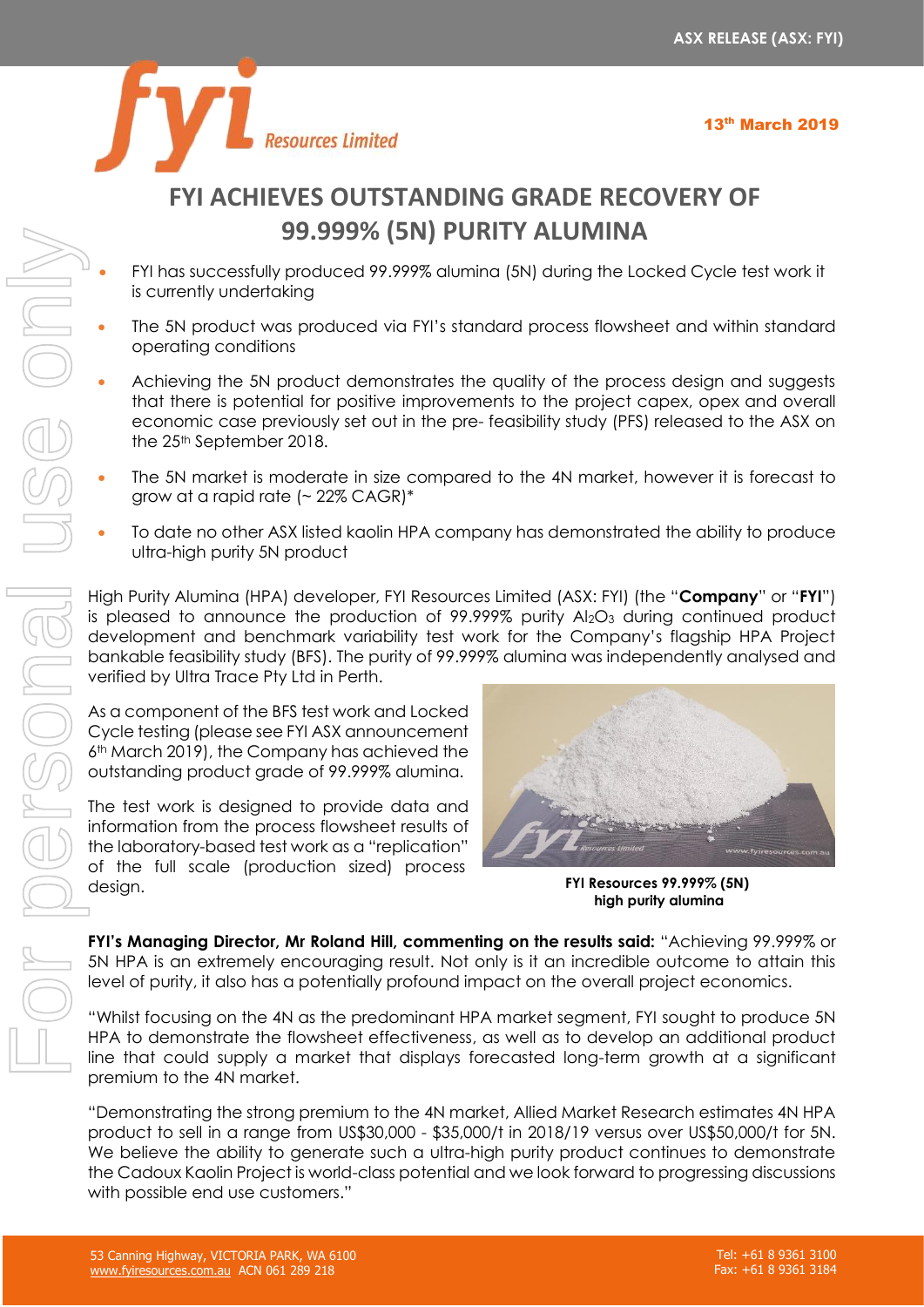

13th March 2019

### **5N HPA Market Expected to Grow**

4N HPA is a high-value product that has many broad traditional applications and is increasingly becoming a critical component in the electric vehicle , battery and power storage markets.

5N is a sub-set of the HPA sector with smaller market applications that are generally tailor-made to the special requirements of each customer. However 5N attracts a significant premium in pricing over 4N due to its use in very complex applications. The greater portion of use for 5N being in the medical, aerospace and defence, and automotive sensors sectors.

5N HPA finds application in LEDs that are used in traffic lights, outdoor displays, and highperformance back light units. The growing demand for these products is one of the key driving factors for the 5N market. Leading players in this market are focusing on developing environmentally friendly 5N HPA using less energy. Such product innovations and technological advancements may provide an opportunity for FYI Resources in the world HPA market.



**Global market share by HPA purity** *Allied Market Research – HPA Report 2016*

*Global 5N HPA Forecast Demand Allied Market Research – HPA Report 2016*

|  |  |                                                          |  | Year 2015 2016 2017 2018 2019 2020 2021 2022 CAGR% (2016-2022) |
|--|--|----------------------------------------------------------|--|----------------------------------------------------------------|
|  |  | 5N 7,424 9,003 10,935 13,306 16,213 19,787 24,184 29,594 |  | 21.9                                                           |

Allied Market Research (HPA Market Report 2016) has stated the Asia-Pacific 5N HPA market generated revenue of \$430 million in 2015 and is estimated to generate a revenue of \$1,554 million by 2022, registering a CAGR in sales of  $\sim$  21.9% during the forecast period.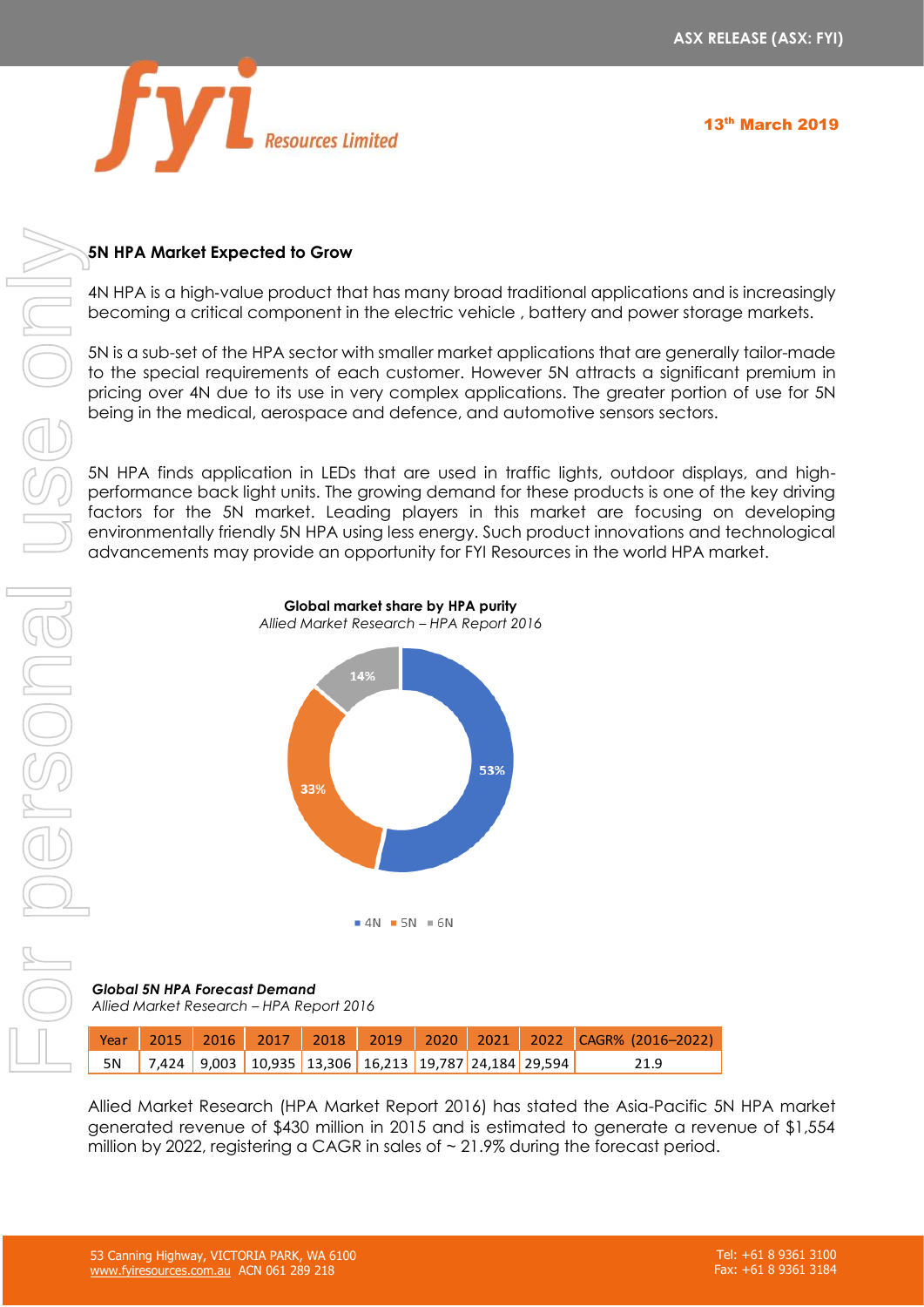

13th March 2019

### **5N HPA Testwork: Further Detail**

The 99.999% Al2O<sup>3</sup> sample was generated by combining phase 1 precipitate solids from previous testing to determine the aluminium chloride hexahydrate crystal size.

The solids underwent another stage of precipitation testing with intermediate distilled water leaches to resolubilise the aluminium chloride hexahydrate. To target an increased grade, each precipitation stage targeted lower stage recoveries of ~90%, lower when compared to the +95% previously utilised for all other precipitation testing for 4N (99.99%) product material.

The assay for 99.999% HPA was conducted by Ultra Trace in Perth utilising the following method:

- a. Lithium Borate Fusion at a 12:22 flux ratio;
- b. XRF Analysis Low Level detection;
- c. Multi stage LOI by Thermal Gravimetric Analysis (300, 475 and 1,000°C);
- 





**Images of FYI Resources 99.999% (5N) high purity alumina at final stage of precipitation at laboratory**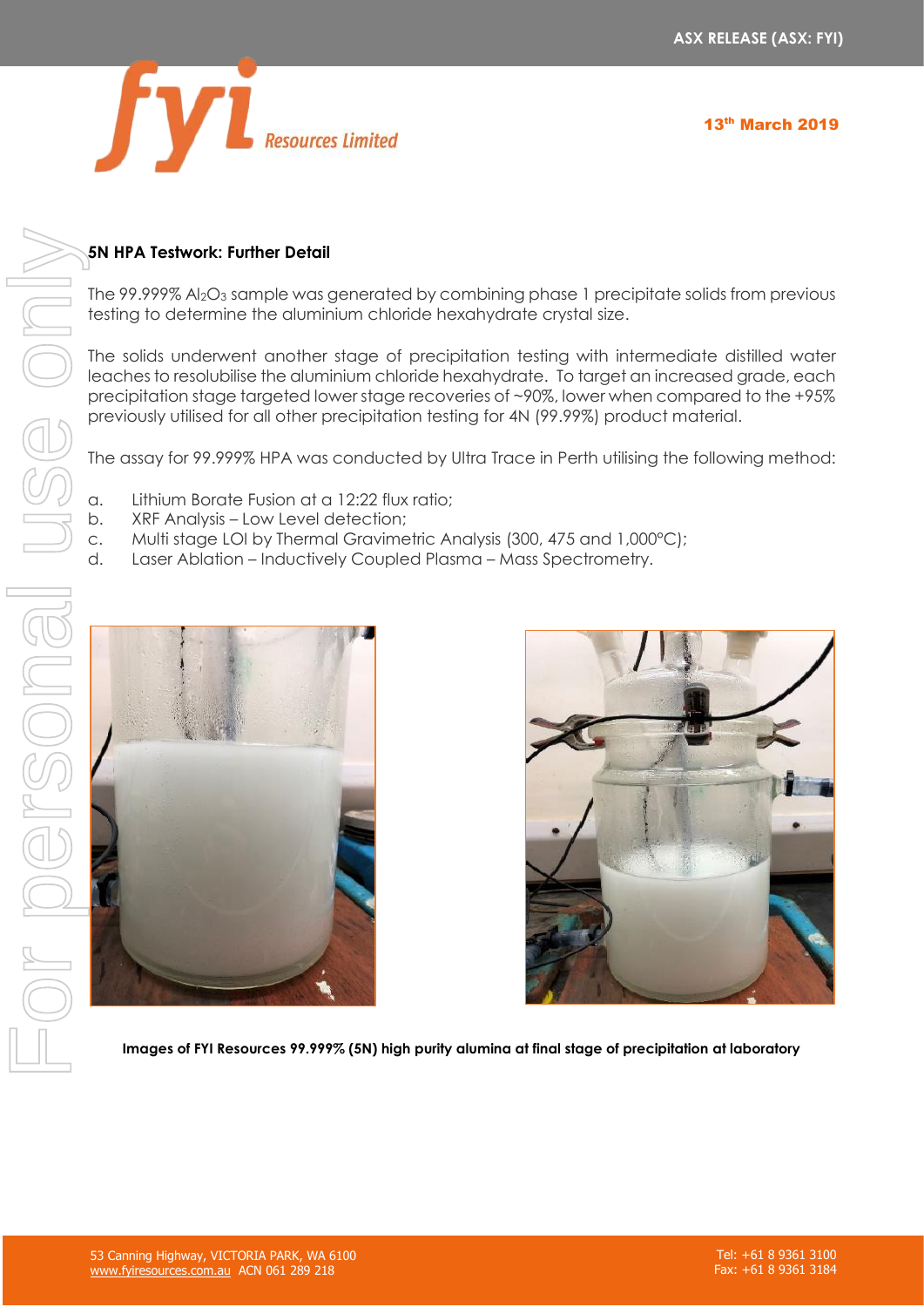

## **FYI Resources Independent 99.999% (5N) HPA Assay Results**

| <b>Analyte</b>                 | <b>Units</b> | <b>Sample Analysis (ppm)</b> |
|--------------------------------|--------------|------------------------------|
| Al <sub>2</sub> O <sub>3</sub> |              | 99.999                       |
| Si                             |              | 4.67                         |
| Fe                             |              | 0.00                         |
| Na                             |              | 0.00                         |
| Ag                             |              | 0.10                         |
| Ba                             |              | 0.50                         |
| Ce                             |              | 0.34                         |
| Co                             |              | 0.10                         |
| Cr                             |              | 5.00                         |
| Cs                             |              | 0.03                         |
| Dy                             |              | -                            |
| Er                             |              |                              |
| Gd                             |              | 0.01                         |
| La                             |              | 0.20                         |
| Mn                             |              | 1.00                         |
| Nd                             | ppm          | 0.15                         |
| Ni                             |              |                              |
| Pr                             |              | 0.04                         |
| <b>Rb</b>                      |              | 0.10                         |
| Sc                             |              | 0.10                         |
| Sm                             |              | 0.02                         |
| Sn                             |              | 0.80                         |
| Sr                             |              | 0.20                         |
| Ta                             |              | -                            |
| Th                             |              |                              |
| Ti                             |              | -                            |
| U                              |              | 0.01                         |
| V                              |              | 0.30                         |
| W                              |              | 0.10                         |

### **For further information, please contact:**

Managing Director **Investor & Media Relations** Tel: 0414666178 Tel: 0401809653

### **Roland Hill Simon Hinsley**

[roland.hill@fyiresources.com.au](mailto:roland.hill@fyiresources.com.au) [simon@nwrcommunications.com.au](mailto:simon@nwrcommunications.com.au)

### **About FYI Resources Limited**

FYI's is positioning itself to be a significant producer of high purity alumina (4N or HPA) in a rapidly developing LED, electric vehicle, smartphone and television screen as well as other associated hightech product markets.

The foundation of the HPA strategy is the superior quality aluminous clay (kaolin) deposit at Cadoux and positive response that the feedstock has to the Company's moderate temperature, atmospheric pressure HCl flowsheet. The strategy's quality attributes combine resulting in world class HPA project potential.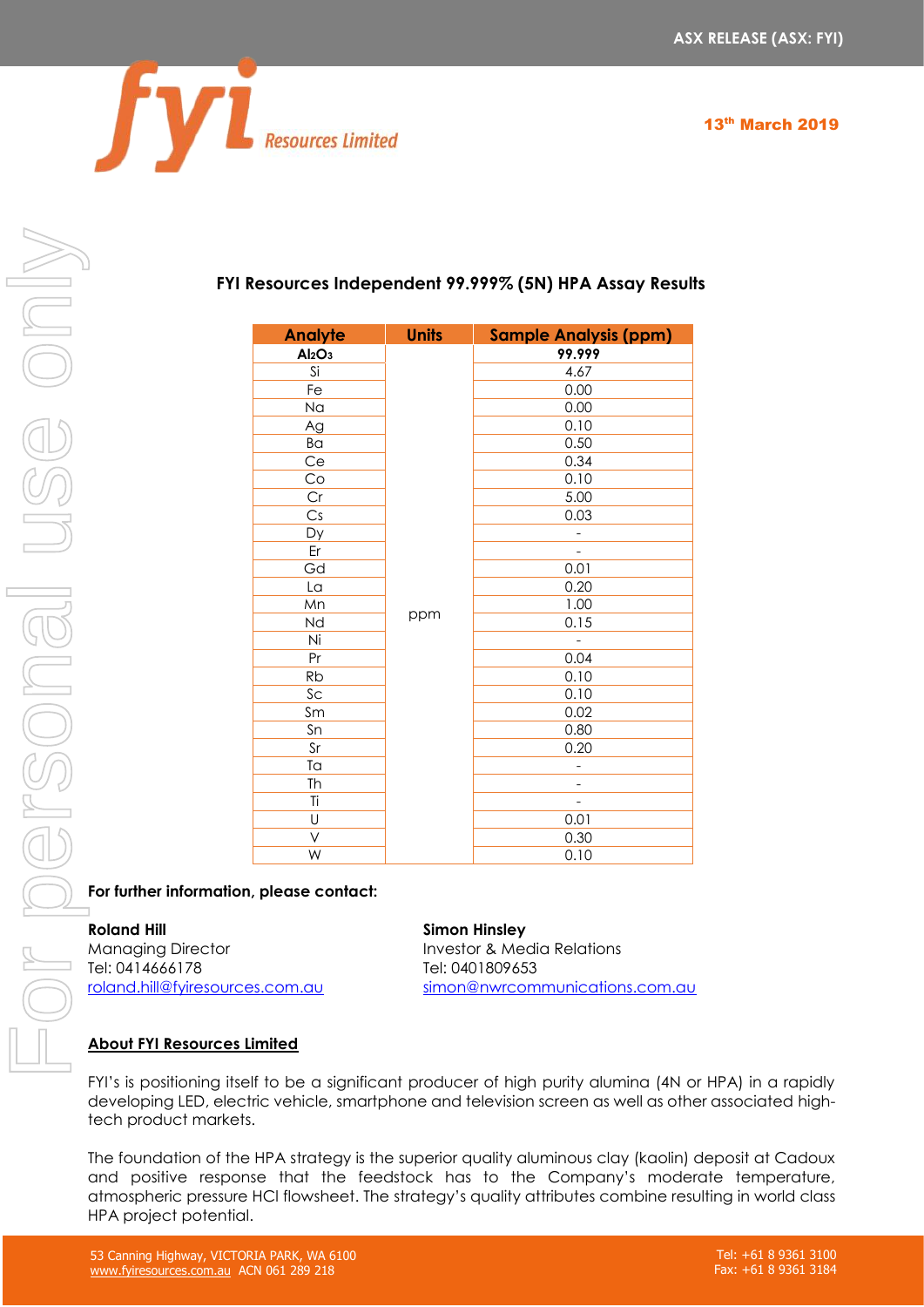

### **Competent Persons Statements**

### **Ore Reserves**

The information in this report that relates to Ore Reserves is based on information compiled by Mr. Steve Craig, who is a Fellow of the Australasian Institute of Mining and Metallurgy. Steve Craig is a full-time employee of Orelogy Consulting Pty Ltd and has sufficient experience relevant to the style of mineralisation and type of deposit under consideration and to the activity which they are undertaking to qualify as a Competent Person as defined in the 2012 Edition of the "Australasian Code for Reporting of Exploration Results, Mineral Resources and Ore Reserves". The information is extracted from the Ore Reserve announcement released 29 October 2018 and is available to view on the Company's website at [www.fyiresources.com.au](http://www.fyiresources.com.au/) .

### **Mineral Resources**

The information in this report that relates to Mineral Resources is based on information compiled by Mr Grant Louw, under the direction and supervision of Dr Andrew Scogings, who are both full-time employees of CSA Global. Dr Scogings is a Member of the Australasian Institute of Mining and Metallurgy and a Member of the Australian Institute of Geoscientists. He is a Registered Professional Geologist in Industrial Minerals. Dr Scogings has sufficient experience relevant to the style of mineralisation and type of deposit under consideration and to the activity which he is undertaking to qualify as Competent Person as defined in the 2012 Edition of the "Australasian Code for the Reporting of Exploration Results, Mineral Resources, and Ore Reserves". The information is extracted from the PFS announcement dated 25 September 2018 and is available to view on the Company's website at [www.fyiresources.com.au](http://www.fyiresources.com.au/) .

### **Metallurgy**

The information in this report that relates to metallurgy and metallurgical test work is based on information reviewed and compiled by Mr Daryl Evans, a Competent Person who is a Fellow of the Australian Institute of Mining and Metallurgy (AusIMM). Mr Evans is an employee of Independent Metallurgical Operations Pty Ltd, and is a contractor to FYI. Mr Evans has sufficient experience that is relevant to this style of processing and type of deposit under consideration, and to the activity that he has undertaken to qualify as a Competent Person as defined in the 2012 Edition of the "Australasian Code for the Reporting of Exploration Results, Mineral Resources and Ore Reserves". Announcements in respect to metallurgical results are available to view on the Company's website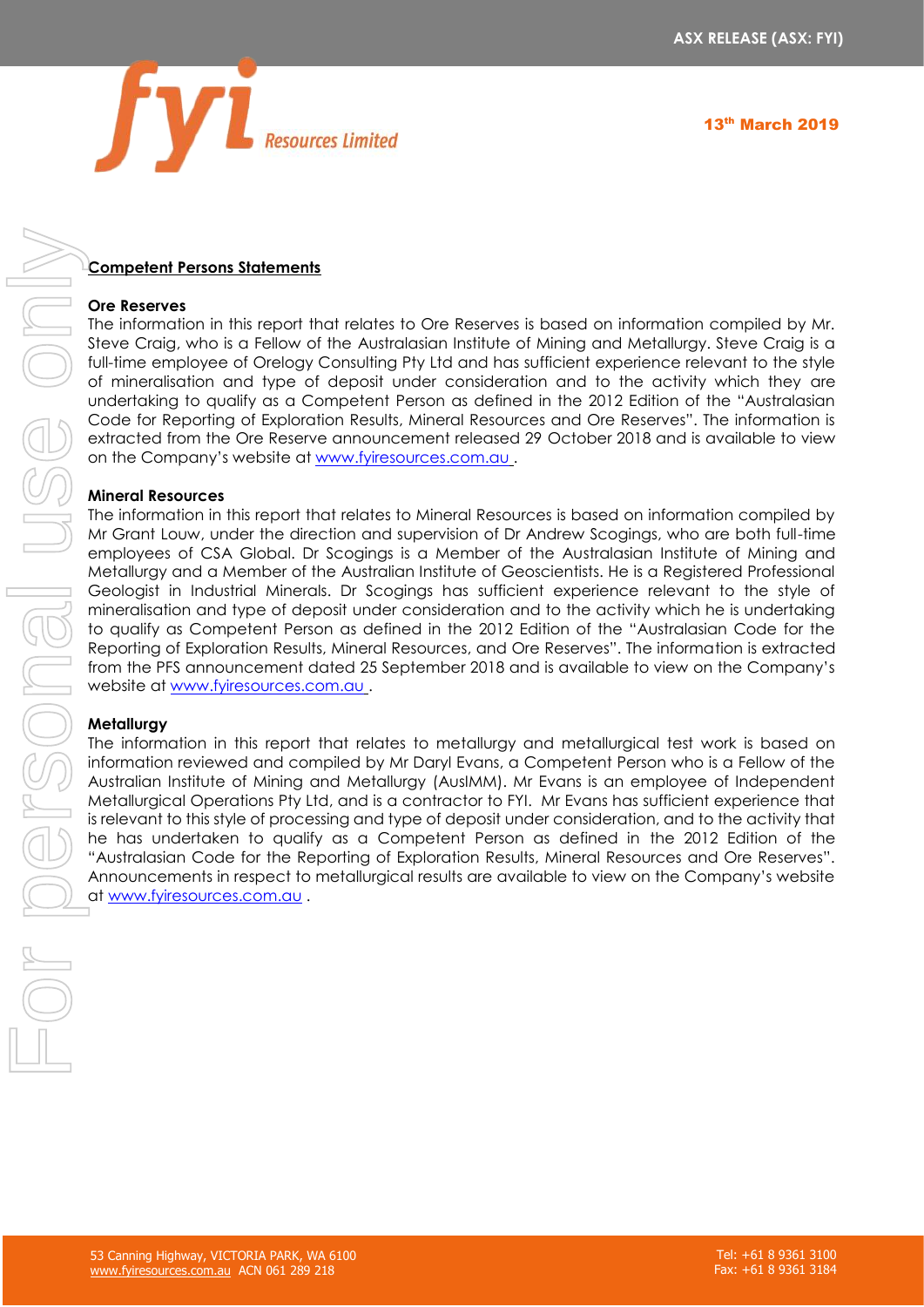

**Appendix A March 2019**

# **JORC Code, 2012 Edition – Table 1**

### **Section 1 Sampling Techniques and Data**

| Criteria                                | Commentary                                                                                                                                                                                                                                                                                                           |  |  |  |
|-----------------------------------------|----------------------------------------------------------------------------------------------------------------------------------------------------------------------------------------------------------------------------------------------------------------------------------------------------------------------|--|--|--|
| <b>Sampling</b><br>techniques           | Drilling sampling was previously reported (ASX: 9.7.2018).                                                                                                                                                                                                                                                           |  |  |  |
|                                         | Metallurgical test work applied to the recovered drilling samples is intended to<br>determine aluminium leach and precipitation characteristics of the kaolin.<br>Sample preparation and metallurgical test work was performed by<br>Independent Metallurgical Operations Pty Ltd (IMO) in Perth, Western Australia. |  |  |  |
| <b>Drilling techniques</b>              | Previously reported (ASX: 9.7.2018).                                                                                                                                                                                                                                                                                 |  |  |  |
| <b>Drill sample</b><br>recovery         | Previously reported (ASX: 9.7.2018).                                                                                                                                                                                                                                                                                 |  |  |  |
| Logging                                 | Previously reported (ASX: 9.7.2018).                                                                                                                                                                                                                                                                                 |  |  |  |
| Sub-sampling                            | Drilling sampling was previously reported (ASX: 9.7.2018).                                                                                                                                                                                                                                                           |  |  |  |
| techniques and<br>sample<br>preparation | The sampling techniques for the metallurgical test work was in line with industry<br>standards in determining composite samples representative of the resource.<br>This included drying and splitting of individual samples and then compositing<br>into representative samples.                                     |  |  |  |
|                                         | The sampling procedures were under the control of qualified and experienced<br>IMO employees and considered adequate for the intended metallurgical test<br>work.                                                                                                                                                    |  |  |  |
|                                         | Master composite samples were prepared representing the Cadoux resource<br>with alumina feed grades ranging from 21.5% to 21.2%.                                                                                                                                                                                     |  |  |  |
|                                         | The composites underwent a stage of attritioning with the products screened<br>to generate fine and coarse size fractions.                                                                                                                                                                                           |  |  |  |
|                                         | The fine attritioned product underwent one stage of calcination to convert<br>kaolin clay to metakaolin.                                                                                                                                                                                                             |  |  |  |
|                                         | The calcined product was leached with hydrochloric acid at temperature.                                                                                                                                                                                                                                              |  |  |  |
|                                         | The leach liquor underwent a series of precipitation stages, involving<br>hydrogen chloride gas being sparged through the leach liquor allowing the<br>precipitation of solid aluminium chloride.                                                                                                                    |  |  |  |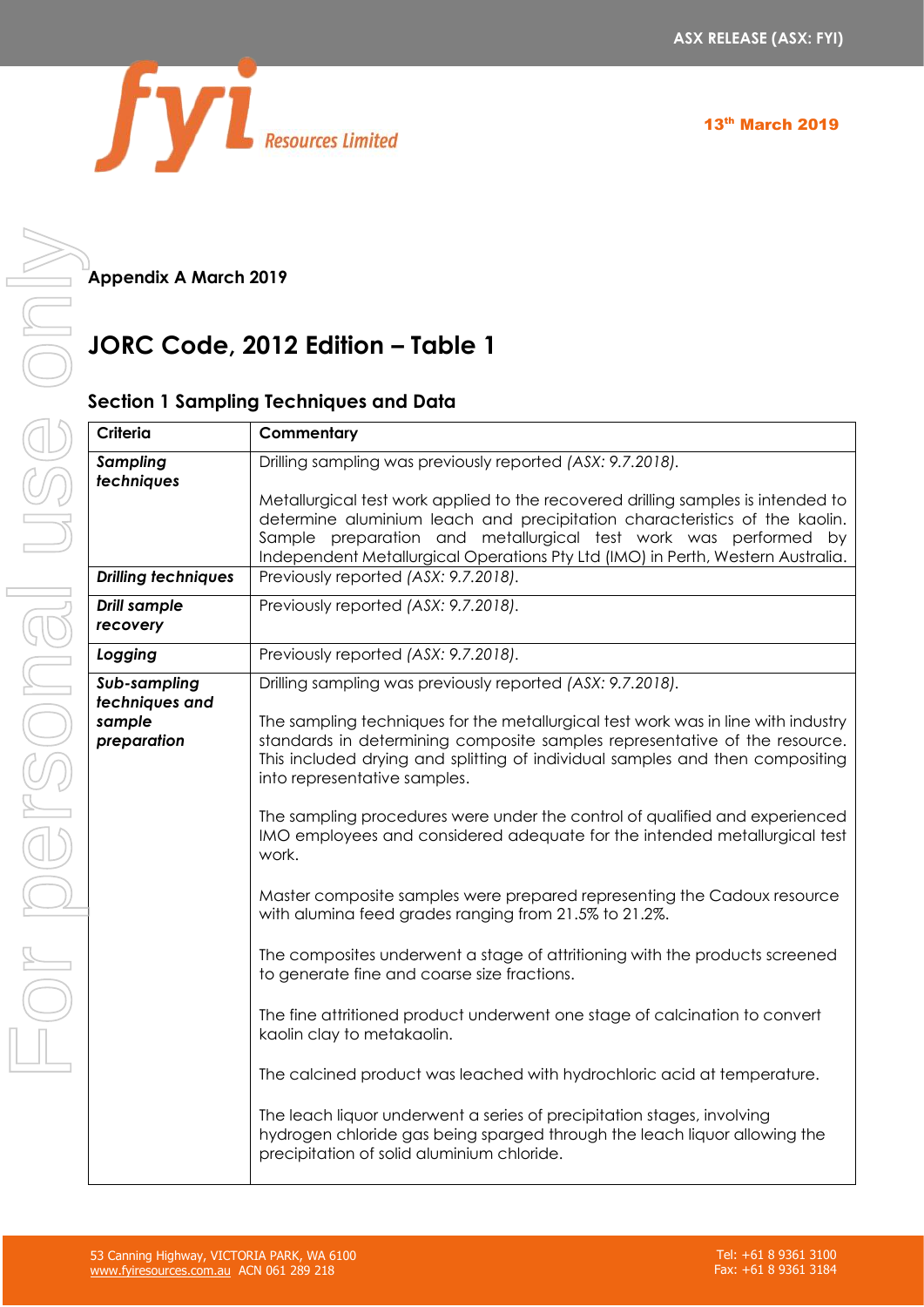

| 13th March 2019 |  |
|-----------------|--|
|-----------------|--|

| Criteria                                                                | Commentary                                                                                                                                                                                                                                                                                                                             |  |  |  |
|-------------------------------------------------------------------------|----------------------------------------------------------------------------------------------------------------------------------------------------------------------------------------------------------------------------------------------------------------------------------------------------------------------------------------|--|--|--|
|                                                                         | Conversion of the final solid aluminium chloride to alumina involved a two<br>stage calcination process with the final product achieving 99.997%<br>$Al2O3$ purity.                                                                                                                                                                    |  |  |  |
|                                                                         | Sizes and representative nature of the samples is considered appropriate.                                                                                                                                                                                                                                                              |  |  |  |
|                                                                         | All procedural work and preparation was conducted under strict controls and<br>supervision. All testwork was conducted under test conditions by qualified and<br>experienced technicians and overseen by qualified managers including Mr<br>Alex Borger and Mr Daryl Evans (Independent Metallurgical Operations<br>Competent Person). |  |  |  |
| <b>Quality of assay</b><br>data and<br>laboratory tests                 | Analysis for the leach test work was deemed appropriate for the detailed test<br>work as it was undertaken in laboratory environment with precision equipment<br>and included worldwide accepted controls.                                                                                                                             |  |  |  |
|                                                                         | Metallurgical reviews and testwork has been overseen and approved by Mr<br>Alex Borger - Metallurgical Project Manager and Metallurgical Competent<br>Person - Mr Daryl Evans.                                                                                                                                                         |  |  |  |
| <b>Verification of</b><br>sampling and<br>assaying                      | The metallurgical test work was supervised by suitably qualified personnel under<br>laboratory conditions.                                                                                                                                                                                                                             |  |  |  |
|                                                                         | Primary data is captured on paper in the laboratory and then re-entered into<br>spreadsheet format by the supervising metallurgist, to then be loaded into the<br>company's database.                                                                                                                                                  |  |  |  |
|                                                                         | No adjustments are made to any assay data.                                                                                                                                                                                                                                                                                             |  |  |  |
| Location of data<br>points                                              | All samples used in the metallurgical test work have been accurately recorded<br>by the laboratory technician and checked by the supervising metallurgist.                                                                                                                                                                             |  |  |  |
| Data spacing and<br>distribution                                        | Industry standard sample distribution and source material representation<br>methodology has been applied.                                                                                                                                                                                                                              |  |  |  |
| <b>Orientation of data</b><br>in relation to<br>geological<br>structure | Industry standard sample distribution and source material representation<br>methodology has been applied. The risk of sample bias is considered to be<br>low.                                                                                                                                                                          |  |  |  |
| <b>Sample security</b>                                                  | All samples were under supervision at the laboratory. All residual sample<br>material is stored securely in sealed bags.                                                                                                                                                                                                               |  |  |  |
| <b>Audits or reviews</b>                                                | Mr Evans has reviewed QAQC results and found these to be acceptable.                                                                                                                                                                                                                                                                   |  |  |  |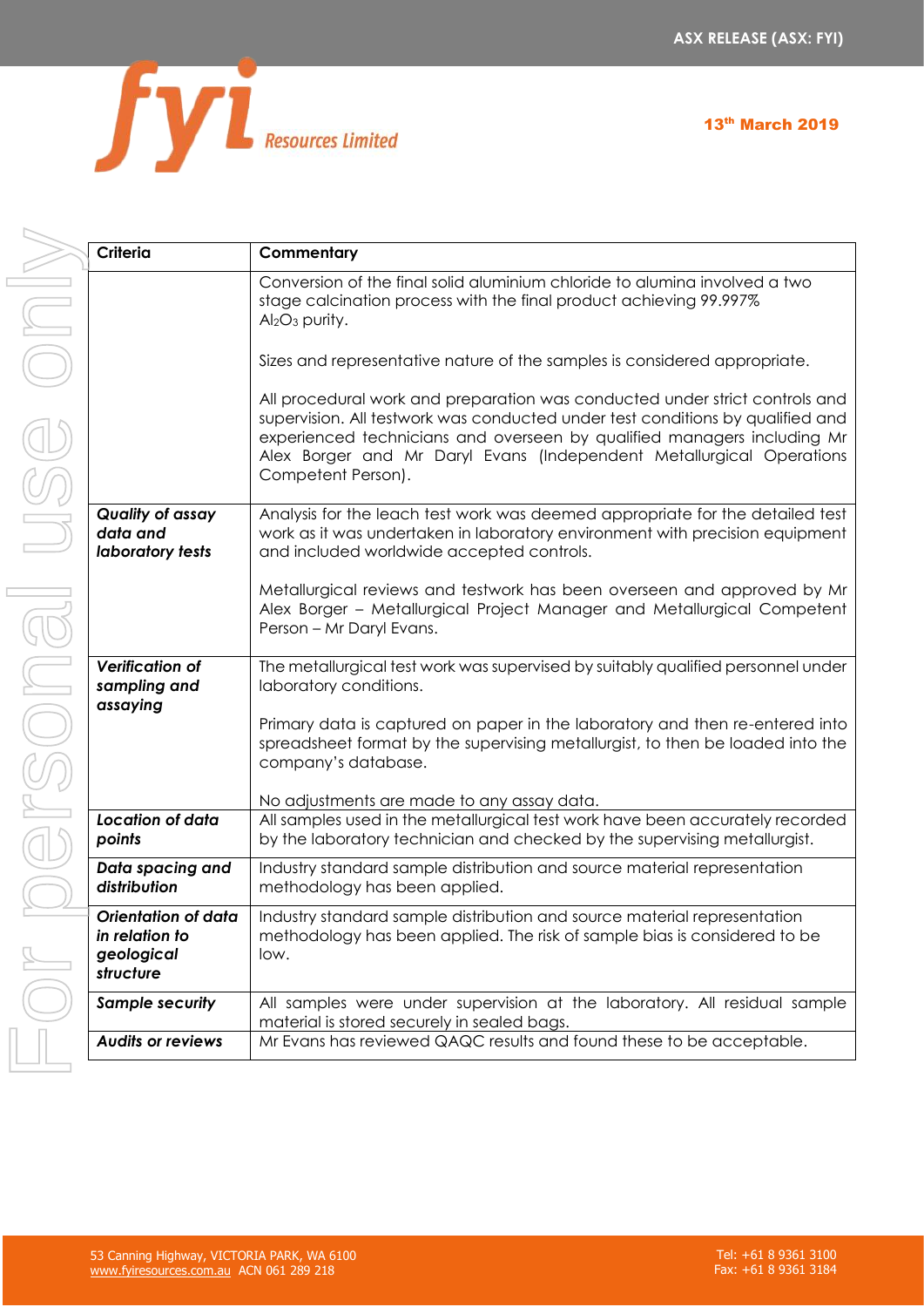



# For personal use only**RONOC**

Section 2 Reporting of Exploration Results

| Criteria                                                                     | Commentary                                                                                                                                                                                                                                                                                                                                                                                                                                                                                                                                                                                                                                                                                                                                                                                                                                                                                                                                                                                                                                                                                                                                                                                                                                                                                                                                                                                                                                                                                                                                                                                                                                                                                                           |
|------------------------------------------------------------------------------|----------------------------------------------------------------------------------------------------------------------------------------------------------------------------------------------------------------------------------------------------------------------------------------------------------------------------------------------------------------------------------------------------------------------------------------------------------------------------------------------------------------------------------------------------------------------------------------------------------------------------------------------------------------------------------------------------------------------------------------------------------------------------------------------------------------------------------------------------------------------------------------------------------------------------------------------------------------------------------------------------------------------------------------------------------------------------------------------------------------------------------------------------------------------------------------------------------------------------------------------------------------------------------------------------------------------------------------------------------------------------------------------------------------------------------------------------------------------------------------------------------------------------------------------------------------------------------------------------------------------------------------------------------------------------------------------------------------------|
| <b>Mineral tenement</b><br>and land tenure<br>status                         | Previously reported (ASX: 9.7.2018).                                                                                                                                                                                                                                                                                                                                                                                                                                                                                                                                                                                                                                                                                                                                                                                                                                                                                                                                                                                                                                                                                                                                                                                                                                                                                                                                                                                                                                                                                                                                                                                                                                                                                 |
| <b>Exploration done</b><br>by other parties                                  | Previously reported (ASX: 9.7.2018).                                                                                                                                                                                                                                                                                                                                                                                                                                                                                                                                                                                                                                                                                                                                                                                                                                                                                                                                                                                                                                                                                                                                                                                                                                                                                                                                                                                                                                                                                                                                                                                                                                                                                 |
| Geology                                                                      | The project area is underlain by weathered granitoid Archaean rock of the<br>Yilgarn Granites is the likely parent material for the kaolin. Here, deep<br>weathering of the feldspathic and ferromagnesian minerals within the<br>metamorphosed granitic has resulted in the formation of kaolinite. There is no<br>outcrop but recognizable granitoidal fragmental rocks are sometimes present<br>just below surface. The crust of the overburden comprises gravel and sands<br>over reddish to off white clay. White kaolin underlies the overburden followed<br>by weathered, partial oxidised and then fresh ganitoids at depth. The recent<br>drilling at the property has revealed a weathering profile which is very common<br>in Western Australia with the granitoid rocks, deeply weathered forming a<br>leached, kaolinized zone under a lateritic crust. Analysis at the Laboratory<br>shows particle size distributions are typical of "primary style" kaolins produced<br>from weathered granites. The crust of overburden comprises gravel and sands<br>over reddish to off-white clay to an average depth of 5m. White kaolin then<br>averages approximately 16 m before orange to yellow sandy and mottled<br>clays are intersected which are followed by recognizable rounded granitoid<br>material. The thickness of the kaolin profile varies from less than 1 m to a<br>maximum of 22m. Fresh granitoids are found at depths of between 10 and 30m.<br>All kaolin resources are within 4 to 11 metres of the surface, 75 Reverse<br>circulation drillholes were completed with a total of 1,613m drilled. All holes<br>were drilled vertically. Intersected kaolin thickness ranged from 4-28m. |
| <b>Drill hole</b><br><b>Information</b>                                      | Sample and drill hole coordinates are provided in market announcements.                                                                                                                                                                                                                                                                                                                                                                                                                                                                                                                                                                                                                                                                                                                                                                                                                                                                                                                                                                                                                                                                                                                                                                                                                                                                                                                                                                                                                                                                                                                                                                                                                                              |
| Data aggregation<br>methods                                                  | The nature of the metallurgical testwork did not require data aggregation,<br>however all data points where noted and recorded in the appropriate data<br>base to be used in continued test work and product development.                                                                                                                                                                                                                                                                                                                                                                                                                                                                                                                                                                                                                                                                                                                                                                                                                                                                                                                                                                                                                                                                                                                                                                                                                                                                                                                                                                                                                                                                                            |
| Relationship<br>between<br>mineralisation<br>widths and<br>intercept lengths | Previously reported (ASX: 9.7.2018).                                                                                                                                                                                                                                                                                                                                                                                                                                                                                                                                                                                                                                                                                                                                                                                                                                                                                                                                                                                                                                                                                                                                                                                                                                                                                                                                                                                                                                                                                                                                                                                                                                                                                 |
| <b>Diagrams</b>                                                              | Project related diagrams are presented in various previous ASX announcements<br>released to the market at the relevant time.                                                                                                                                                                                                                                                                                                                                                                                                                                                                                                                                                                                                                                                                                                                                                                                                                                                                                                                                                                                                                                                                                                                                                                                                                                                                                                                                                                                                                                                                                                                                                                                         |
| Balanced<br>reporting                                                        | The reporting is considered to be balanced.                                                                                                                                                                                                                                                                                                                                                                                                                                                                                                                                                                                                                                                                                                                                                                                                                                                                                                                                                                                                                                                                                                                                                                                                                                                                                                                                                                                                                                                                                                                                                                                                                                                                          |